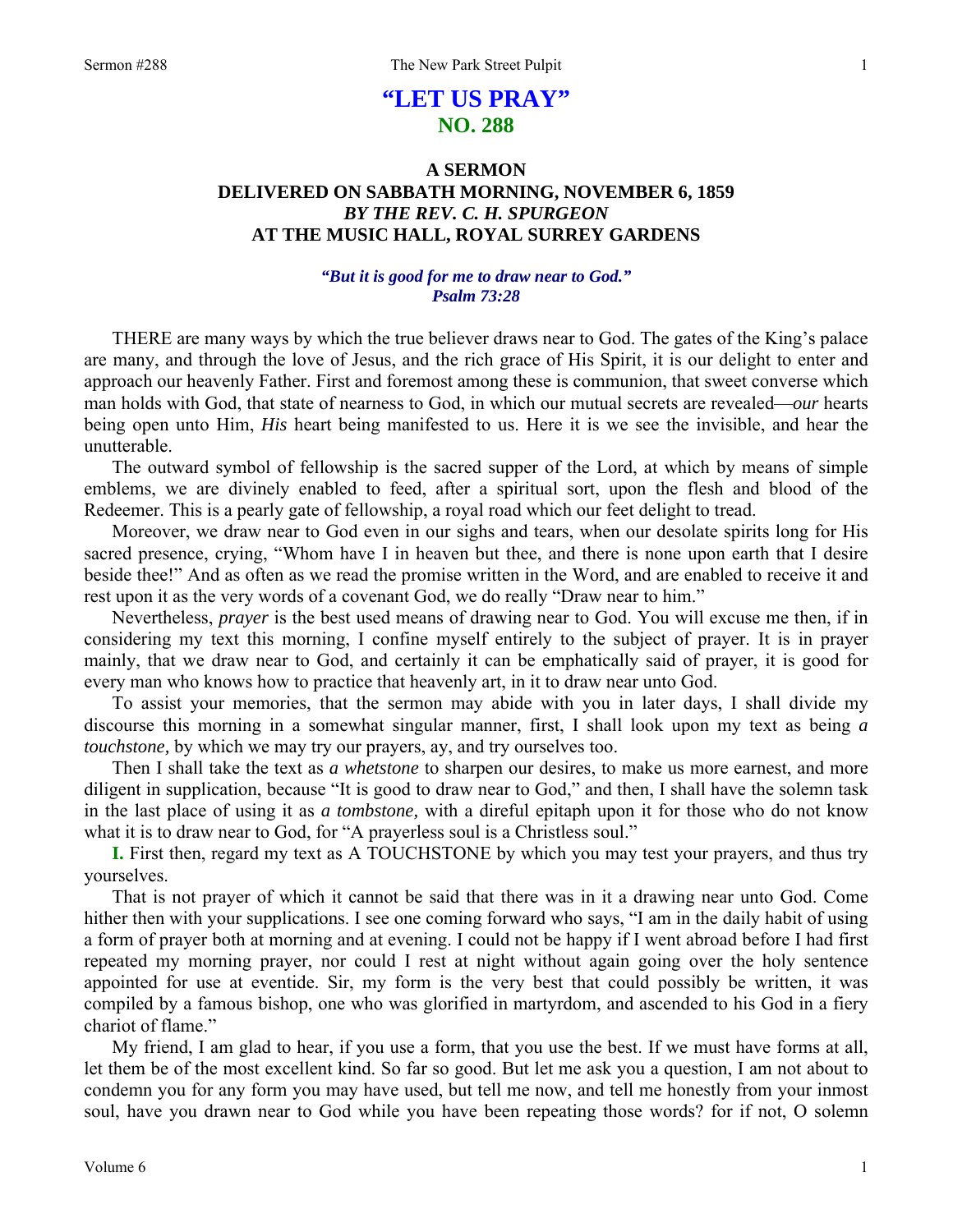thought! all the prayers you have ever uttered have been an idle mockery. You have *said* prayers, but you have never prayed in your life.

Imagine not that there is any enchantment in any particular set of words. You might as well repeat the alphabet backwards, or the "Abracadabra" of a wizard, as go over the best form in the world, unless there is something more than form in it. Have you drawn near to God?

Suppose that one of us should be desirous of presenting a petition to the House of Commons. We wisely ask in what manner the petition should be worded, we procure the exact phrases, and suppose that in the morning we rise and read this form, or repeat it to ourselves, and conclude with, "And your petitioners will ever pray," and the like. We do the same again at night, the same the next day, and for months we continue the practice.

One day, meeting some member of the House, we accost him and astonish him by saying, "Sir, I wonder why I have never had an answer from the House, I have been petitioning these last six months, and the form that I used was the most accurate that could be procured." "But," says he, "how was your petition presented?" *"Presented!* I had not thought of that, I have repeated it." "Ay," he would say, "and you may repeat it many a long day before any good comes from it, it is not the repeating it, but the presenting of the petition, and having it pleaded by some able friend that will get you the boon you desire."

And so it may be, my friend, that you have been repeating collects and prayers, and have you ignorantly imagined that you have prayed? Why, your prayer has never been presented. You have not laid it before the bleeding Lamb of God, and have not asked Him to take it for you into the sacred place where God abides, and there to present the petition with His own merits before His Father's throne.

I will not bid you cease from your form, but I do beseech you by the living God, either cease from it, or else beg the Holy Spirit to enable you to draw near to God in it. Oh, I beseech you, take not what I may say for any censoriousness, I speak now as God's own messenger in this matter. Your prayer has not been heard, and it neither can nor will be answered unless there is in it a true and real desire to draw near to God.

"Ah," says another, "I am pleased to hear these remarks, for I am in the habit of offering extempore prayer every morning and evening, and at other times, besides, I like to hear you speak against the form, sir." Mark, I did not speak against the form, that is not my business upon this occasion. One class of sinners is always pleased to hear another class of sinners found fault with.

You say you offer an extempore supplication. I bring your prayer to the same touchstone as the former. What is there in the form that you can extemporize, that it should be so much better than that which was composed by some holy man of God? Possibly your extempore form is not worth a farthing, and if it could be written, might be a disgrace to prayer makers.

I bring you at once to the test—have you in your prayer drawn near to God? When you have been on your knees in the morning, have you thought that you were talking to the King of heaven and earth? Have you breathed your desires, not to the empty winds, but into the ear of the Eternal? Have you desired to come to Him and tell to Him your wants, and have you sought at His hands the answer to your requests? Remember, you have not prayed successfully or acceptably unless you have in prayer endeavored to draw near to God.

Suppose now (to take a case), that I should desire some favor of a friend. I shut myself up alone and I commence delivering an oration, pleading earnestly for the boon I need. I repeat this at night, and so on month after month.

At last I meet my friend and I tell him that I have been asking a favor of him, and that he has never heard my prayer. "Nay," saith he, "I have never seen you, you never spoke to me." "Ah, but you should have heard what I said, if you had but heard it surely it would have moved your heart." "Ah," saith he, "but then you did not address it to me. You wrote a letter, you tell me, in moving strains, but did you post the letter? Did you see it was delivered to me?" "No, no," you say, "I kept the letter after I had written it. I never sent it to you."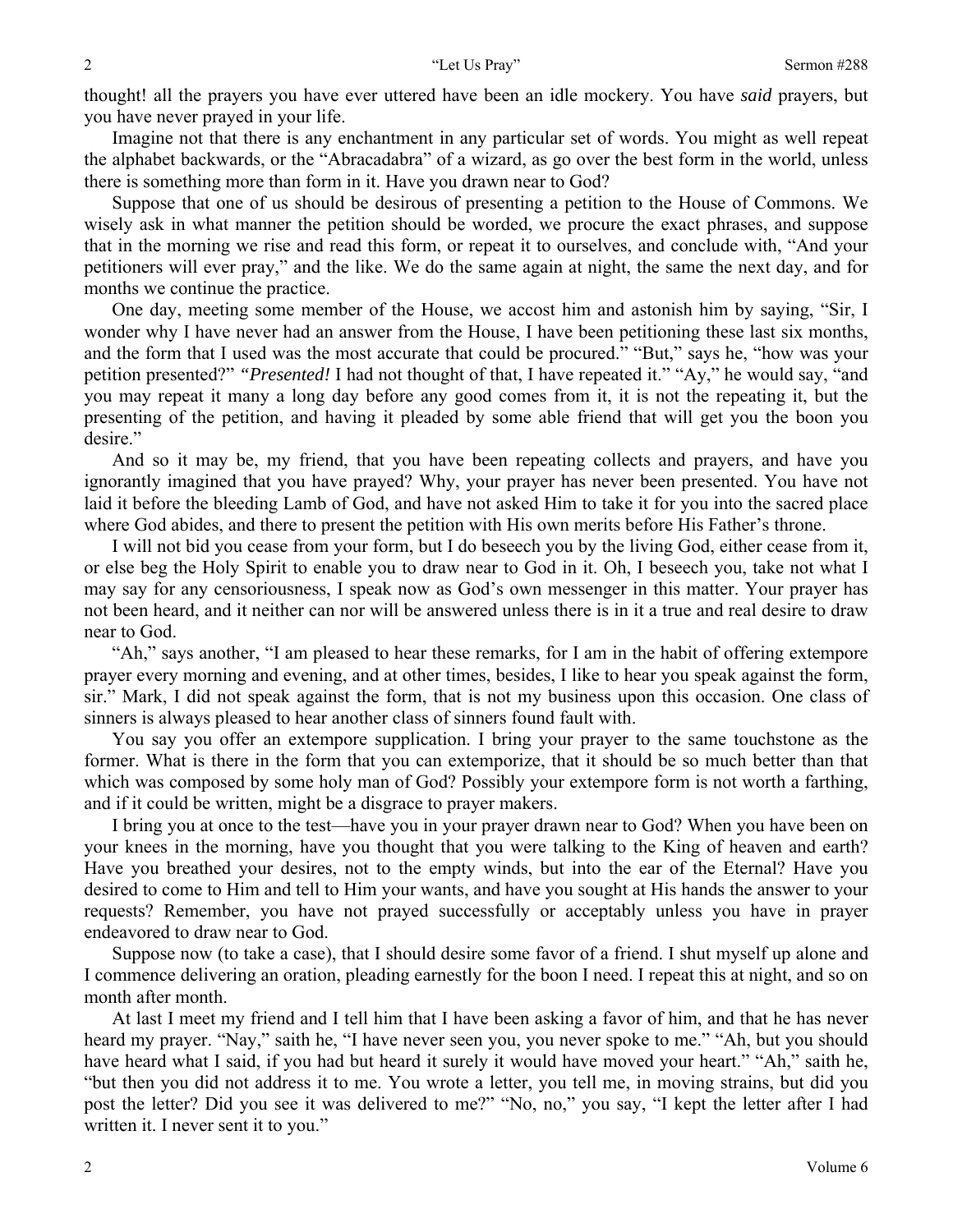Now mark, it is just the same with extempore prayer. You plead, but if you are not pleading with God, to what effect is your pleading? You talk, but if you are not talking to a manifestly present God, to what effect is all your talking? If you do not seek to come near to Him, what have you done? You have offered sacrifice, mayhap, but it has been upon your own high places, and the sacrifice has been an abomination. You have not brought it up to God's *one* altar, you have not come up to the mercy seat, where is His own visible presence! You have not drawn near to God, and consequently your prayers, though they be multiplied by tens of thousands, are utterly valueless to your soul's benefit. Drawing near to God is an indispensable requisite in accepted prayer.

But now, lest I should be misunderstood as to this drawing near to God, let me attempt to describe it in degrees, for all men cannot draw near to God with the same nearness of access. When first the life of grace begins in the soul you will draw near to God, but it will be with great fear and trembling. The soul conscious of guilt, and humbled thereby, is overawed with the solemnity of its position, it is cast to the earth with the grandeur of that God in whose presence it stands.

I remember the first time I ever sincerely prayed in my life, but the words I used I remember not. Surely there were few enough words in that petition. I had often repeated a form. I had been in the habit of continually repeating it. At last I came really to pray, and then I saw myself standing before God, in the immediate presence of the heart-searching JEHOVAH, and I said within myself, "I have heard of Thee by the hearing of the ear: but now mine eye seeth thee. Wherefore I abhor myself, and repent in dust and ashes."

I felt like Esther when she stood before the King, faint and overcome with dread. I was full of penitence of heart, because of His majesty and my sinfulness. I think the only words I could utter were something like these, "Oh!—Ah!" And the only complete sentence was, "God be merciful to me, a sinner!" The overwhelming splendor of His majesty, the greatness of His power, the severity of His justice, the immaculate character of His holiness, and all His dreadful grandeur—these things overpowered my soul, and I fell down in utter prostration of spirit. But there was in that a true and real drawing near to God.

Oh, if some of you, when you are in your churches and chapels, did but realize that you are in God's presence, surely you might expect to see scenes more marvelous than any of the convulsions of the Irish revival. If you knew that God was there, that you were speaking to Him, that in His ear you were uttering that oft repeated confession, "We have done the things that we ought not to have done; we have left undone the things that we ought to have done"—ah, my friends, there would be then a deep humility and a solemn abasement of spirit. May God grant to us all, as often as we offer prayer of any sort, that we may truly and really draw near to Him, even if it is only in this sense.

In after life, as the Christian grows in grace, although he will never forget the solemnity of his position, and will never lose that holy awe which must overshadow a gracious man, when he is in the presence of a God, who can create or can destroy, yet that fear has all its terror taken out of it, it becomes a holy reverence, and no more a slavish abject dread.

Then the man of God, walking amid the splendors of deity, and veiling his face like the glorious cherubim, with those twin wings, the blood and righteousness of Jesus Christ, will, reverent and bowed in spirit, approach the throne, and seeing there a God of love, of goodness, and of mercy, he will realize rather the covenant character of God than His absolute deity. He will see in God rather His goodness than His greatness, and more of His love than of His majesty.

Then will the soul, bowing again as reverently as before, enjoy a sacred liberty of intercession, for while humbled in the presence of the Infinite God, it is yet sustained by the divine consciousness of being in the presence of mercy and of love in infinite degree. This is a state to which men reach after they have had their sins forgiven, after they have passed from death unto life, then they come to rejoice in God, and draw near to Him with confidence.

There is yet a third and higher stage, which I fear too few among us ever arrive at, when the child of God, awed by the splendor, and delighting in the goodness of God, sees something which is more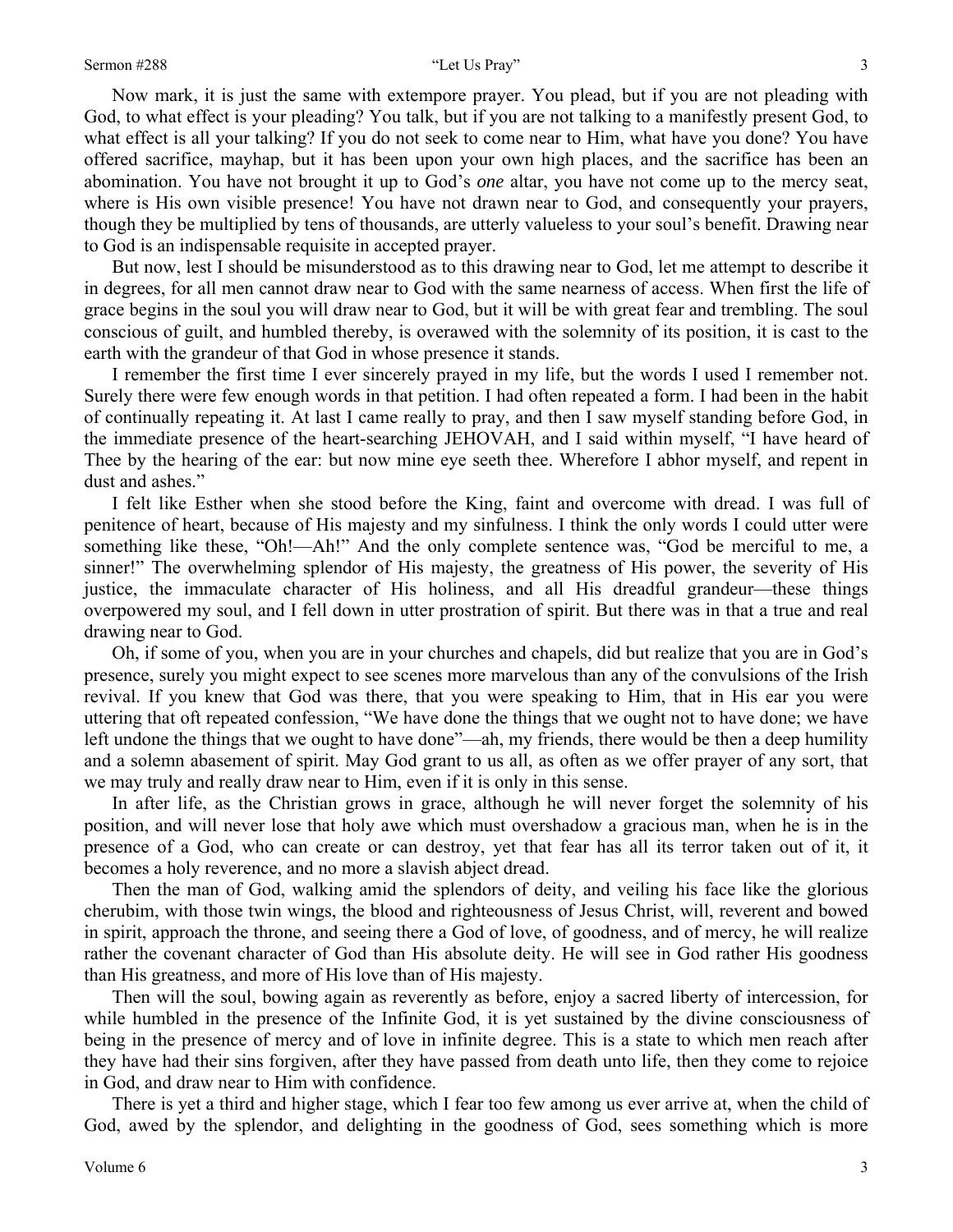enchanting to him than either of these, namely, the fact of his relationship to God. He sees on the throne, not simply goodness, but his Father's goodness, not merely love, but love which has from all eternity been set upon *him,* love which has made *him* its darling, which has written his name upon its breast, love which for his sake did even deign to die.

Then the child of God comes near to the throne, then he takes hold of his Father's knees, and though conscious of the greatness of the God, yet is he still more alive to the loveliness of the Father, and he cries, "My Father, hear my prayer and grant me my request, for Jesus' sake."

In this position it sometimes happens that the child of God may pray in such a way that others cannot understand him at all. If you had heard Martin Luther pray, some of you would have been shocked, and perhaps it would have been presumption if you had prayed as he did, because Martin Luther was God's own son, and you, alas, are destitute of sonship. He had a liberty to talk to God as another man had not.

If you are not a child of God, if you have no realization of your adoption, the utmost you can do is to come into the King's court as a humble beggar. May God give you grace to get further, may you come there, not simply as a petitioner, but as a follower of the Son of God—a servant.

But happy is the man who has received his full adoption and knows himself to be a son. It were rudeness for anyone to do that to a king which a king's son may do. A king's own child may talk familiarly to his own parent, and there are love-doings and words of high and hallowed familiarity, and of close and sacred communing, between God and His own adopted child, that I could not tell you things that are something like what Paul heard in paradise, it is scarce lawful for a man to utter them in public, though in private he knows their sweetness.

Ah! my dear hearers, some of you, I doubt not, know more about this than I do, but this I know, it is the happiest moment in one's life when we can go up to our Father and our God in Christ Jesus, and can know and feel of a surety that His infinite love is set on *us,* and that our love is gone forth to Him. There is a sweet embrace that is not to be excelled. No chariots of Amminadib the heavenly rapture can describe—even Solomon's Song itself, glowing though its figures be, can scarcely reach the mystery the length, the breadth, the height of the embracing of God by the creature, and the embracing of the creature by its God.

Now, I repeat, it is not essential to the success of your prayers that you should come up to this last point. Possibly you never may attain to this eminence of grace. Nor do I think that it is absolutely necessary that your prayer should come to the second point to be prayer. It should be so, and it will, as you grow in grace.

But mark, you must draw near to God in some one of these three grades, either in a lowly sense of His majesty, or in a delightful consciousness of his goodness, or in a ravishing sense of your own relationship to Him, or else your prayer is as worthless as the chaff, it is but as whispering to the wind, or the uttering of a cry to the desert air, where no ear can hear nor hand can help. Bring your prayers then, to this touchstone and God help you to examine them, and be honest with yourselves, for your own soul's sake.

**II.** I have thus concluded the touchstone. I now come to the second head of the discourse, which was THE WHETSTONE, to whet your desires, to make you more anxious to be much in prayer, and to be more earnest in it. "It is good for me to draw near to God."

Now first and foremost, let us remark that the goodness of prayer does not lie in any merit that there is in prayer itself. There is no merit whatever in prayer, and wherever the idea of the merit of prayer could come from one is at a loss to know, except that it must have come from a near relative of the Father of Lies, who resides somewhere in Italy. There is no doubt that old Rome was the birthplace of the idea, it is too absurd and wicked to have come from any less abominable place.

If a beggar should be always on your doorstep, or should be always meeting you in the street, or stopping you on your journeys and asking you to give him help, I suppose the last thing you would understand would be the merit of his prayers. You would say, "I can understand their impudence, I can

4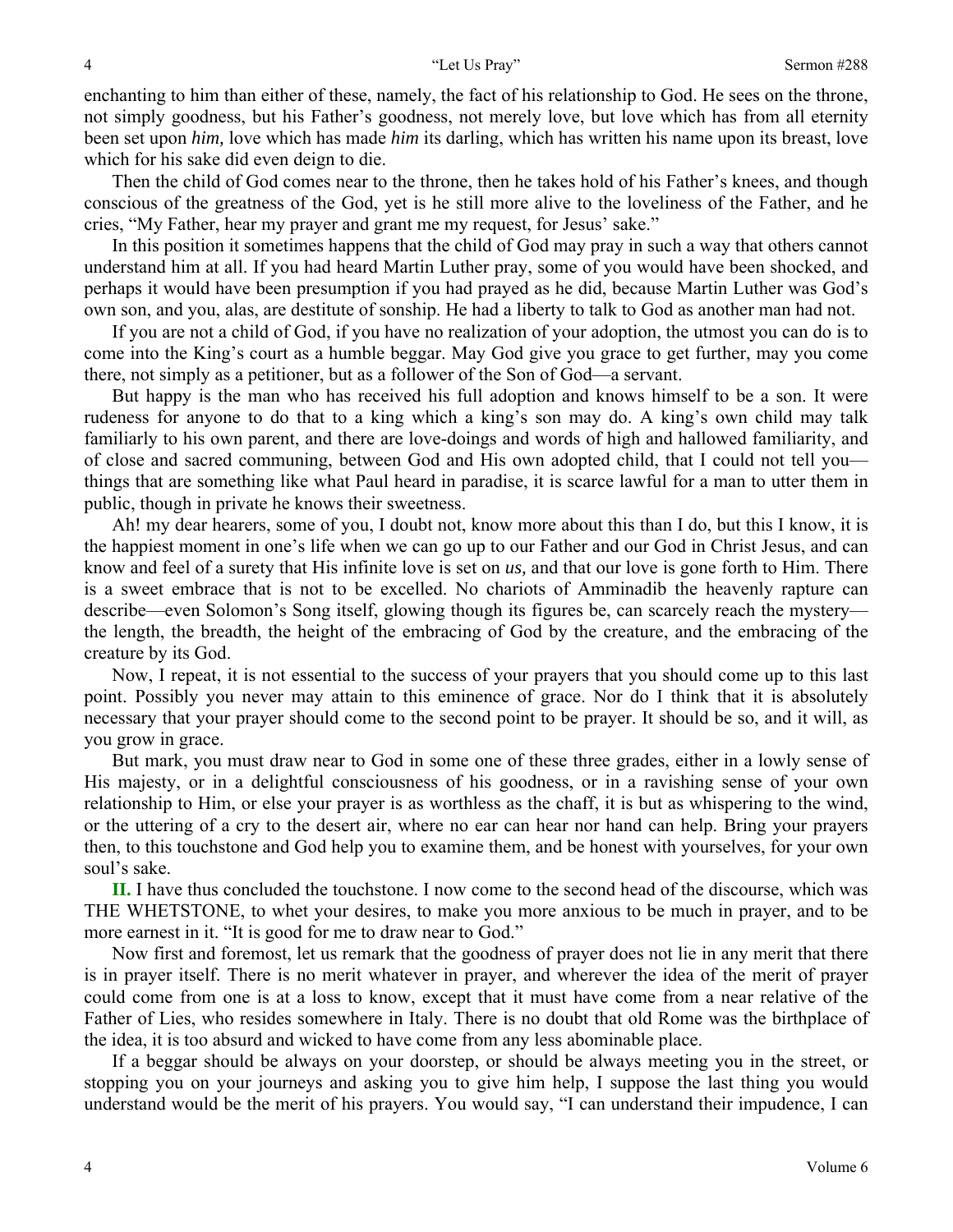### Sermon #288 "Let Us Pray"

Remember, your prayers at the best are nothing but a beggar's cry. You still stand as beggars at the gate of mercy, asking for the dole of God's charity, for the love of Jesus. And He gives freely. But He gives, not because of your prayers, but because of Christ's blood and Christ's merit. Your prayers may be the sacred vessel in which He puts the alms of His mercy, but the merit by which the mercy comes is in the veins of Christ, and nowhere else. Remember that there can be no merit in a beggar's cry.

But now, let us note that it nevertheless is good, practically good for us to pray and draw near to God, and the first thing which would whet our desires in prayer is this—*prayer explains mysteries*. I utter that first because it is in the psalm. Poor Asaph had been greatly troubled. He had been trying to untie that Gordian knot concerning the righteousness of a providence which permits the wicked to flourish and the godly to be tried, and because he could not untie that knot, he tried to cut it, and he cut his own fingers in the act, and became greatly troubled. He could not understand how it was that God could be just and yet give riches to the wicked while His own people were in poverty.

At last Asaph understood it all, for he went into the house of his God, and there he understood their end. And he says—looking back upon his discovery of a clue to this great labyrinth—"It is good for me to draw near to God."

And now, my dear hearers, if you would understand the Word of God in its knotty points, if you would comprehend the mystery of the Gospel of Christ, remember, Christ's scholars must study upon their knees. Depend upon it, that the best commentator upon the Word of God is its author, the Holy Ghost, and if you would know the meaning, you must go to Him in prayer.

Often when a psalm has staggered me in reading it, and I have not understood it—if I have knelt down and tried to read it over in that position, and see if I could realize the meaning in my own heart, some one word in the text has glistened, and that one word has been the key to the whole. John Bunyan says that he never forgot the divinity he taught, because it was burnt into him when he was on his knees.

That is the way to learn the Gospel. If you learn it upon your knees you will never unlearn it. That which men teach you, men can unteach you. If I am merely convinced by reason, a better reasoner may deceive me. If I merely hold my doctrinal opinions because they seem to me to be correct, I may be led to think differently another day. But if God has taught them to me—He who is Himself pure truth—I have not learned amiss, but I have so learned that I shall never unlearn, nor shall I forget.

Behold, believer, you are this day in a labyrinth, whenever you come to a turning place, where there is a road to the right or to the left, if you would know which way to go, fall on your knees, then go on, and when you come to the next turning place, on your knees again, and so proceed again. The one clue to the whole labyrinth of providence, and of doctrinal opinion, and of sacred thought, is to be found in that one hallowed exercise—prayer. Continue much in prayer, and neither Satan nor the world shall much deceive you. Behold before you the sacred ark of the truth. But where is the key? It hangs upon the silver nail of prayer, go take it down, unlock the casket and be rich.

A second whetstone for your prayers shall be this—*prayer brings deliverances*. In an old author I met with the following allegory, as I found it so I tell it to you.

Once upon a time, the king of Jerusalem left his city in the custody of an eminent captain, whose name was Zeal. He gave unto Zeal many choice warriors to assist him in the protection of the city. Zeal was a right hearted man, one who never wearied in the day of battle, but would fight all day and all night, even though his sword did cleave to his hand as the blood ran down his arm. But it happened upon this time that the king of Arabia, getting unto himself exceedingly great hosts and armies, surrounded the city, and prevented any introduction of food for the soldiers, or of ammunition to support the war.

Driven to the last extremity, Captain Zeal called a council of war, and asked of them what course they should take. Many things were proposed, but they all failed to effect the purpose, and they came to the sad conclusion that nothing was before them but the surrender of the city, although upon the hardest terms. Zeal took the resolution of the council of war, but when he read it, he could not bear it. His soul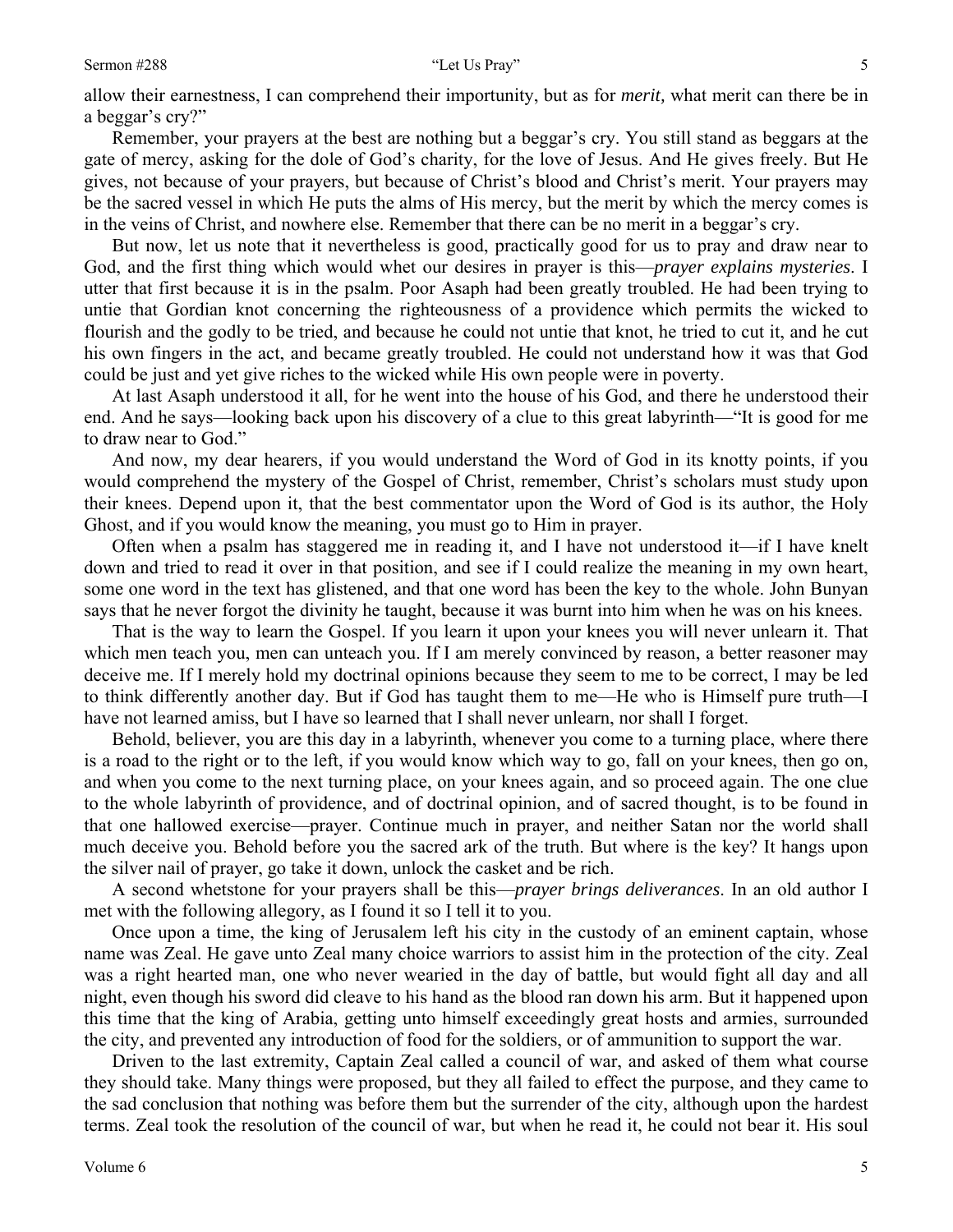abhorred it. "Better," said he, "to be cut in pieces, than surrender. Better for us to be destroyed while we are faithful, than to give up the keys of this royal city."

In his great distress, he met a friend of his, called Prayer, and Prayer said to him, "Oh! captain, I can deliver this city." Now Prayer was not a soldier, at least he did not look as if he was a warrior, for he wore the garments of a priest. In fact he was the king's chaplain, and was the priest of the holy city of Jerusalem. But nevertheless, this Prayer was a valiant man, and wore armor beneath his robes. "Oh, captain," said he, "give me three companions and I will deliver this city—their names must be Sincerity, Importunity, and Faith."

Now these four brave men went out of the city at the dead of night, when the prospects of Jerusalem were the very blackest, they cut their way right through the hosts that surrounded the city. With many wounds and much smuggling they made their escape, and traveled all that night long as quickly as they could across the plain to reach the camp of the king of Jerusalem. When they flagged a little, Importunity would hasten them on, and when at any time they grew faint, Faith would give them a drink from his bottle and they would recover.

They came at last to the palace of the great king, the door was shut, but Importunity knocked long, and at last it was opened. Faith stepped in, Sincerity threw himself on his face before the throne of the great king, and then Prayer began to speak. He told the king of the great straits in which the beloved city was now placed, the dangers that surrounded it, and the almost certainty that all the brave warriors would be cut in pieces by the morrow. Importunity repeated again and again the wants of the city, Faith pleaded hard the royal promise and covenant.

At last the king said to Captain Prayer, "Take with thee soldiers and go back, lo, I am with thee to deliver this city." At the morning light, just when the day broke—for they had returned more swiftly than could have been expected, for though the journey seemed long in going there, it was very short in coming back, in fact they seemed to have gained time on the road—they arrived early in the morning, fell upon the hosts of the king of Arabia, took him prisoner, slew his army, and divided the spoil, and then entered the gates of the city of Jerusalem in triumph.

Zeal put a crown of gold upon the head of Prayer, and decreed that henceforth whenever Zeal went forth to battle, Prayer should be the standard-bearer and should lead the van. The allegory is full of the truth, let him that hears understand. If we would have deliverance in the hour, "Let us pray." Prayer shall soon bring sweet and merciful deliverances from the throne of our faithful God. This is the second sharpening of your desires upon the whetstone.

And now a third. It was said of faith, in that mighty chapter of the Hebrews, that faith stopped the mouth of lions and the like. But one singular thing that faith did, which is as great a miracle as any of them, was this, Faith obtained promises. Now the same can be said of prayer. *Prayer obtains promises,* therefore, "It is good for thee to draw near to God."

We read a story in the History of England, whether true or not, we cannot tell, that Queen Elizabeth gave to the Earl of Essex a ring, as a token of her favor. "When you are in disgrace," she said, "send this ring to me. When I see it I will forgive you, and accept you again to favor." You know the story of that ill-fated noble, how he sent the ring by a faithless messenger, and it was never delivered, and therefore he perished at the block.

Ah! God has given to each one of His people the sacred ring of promise. And He says, "As often as you are in need, or in sorrow, show it to Me, and I will deliver you." Take heed then, believer, that you have a faithful messenger. And what messenger can you employ so excellent as true, real, earnest prayer?

But take heed it is real prayer, for if your messenger miscarry, and the promise be not brought to God's eye, who knows, you may never obtain the blessing. Draw near to God with living, loving prayer, present the promise, and you shall obtain the fulfillment. Many things might I say of prayer, our old divines are full of encomiums concerning it. The early fathers speak of it as if they were writing sonnets.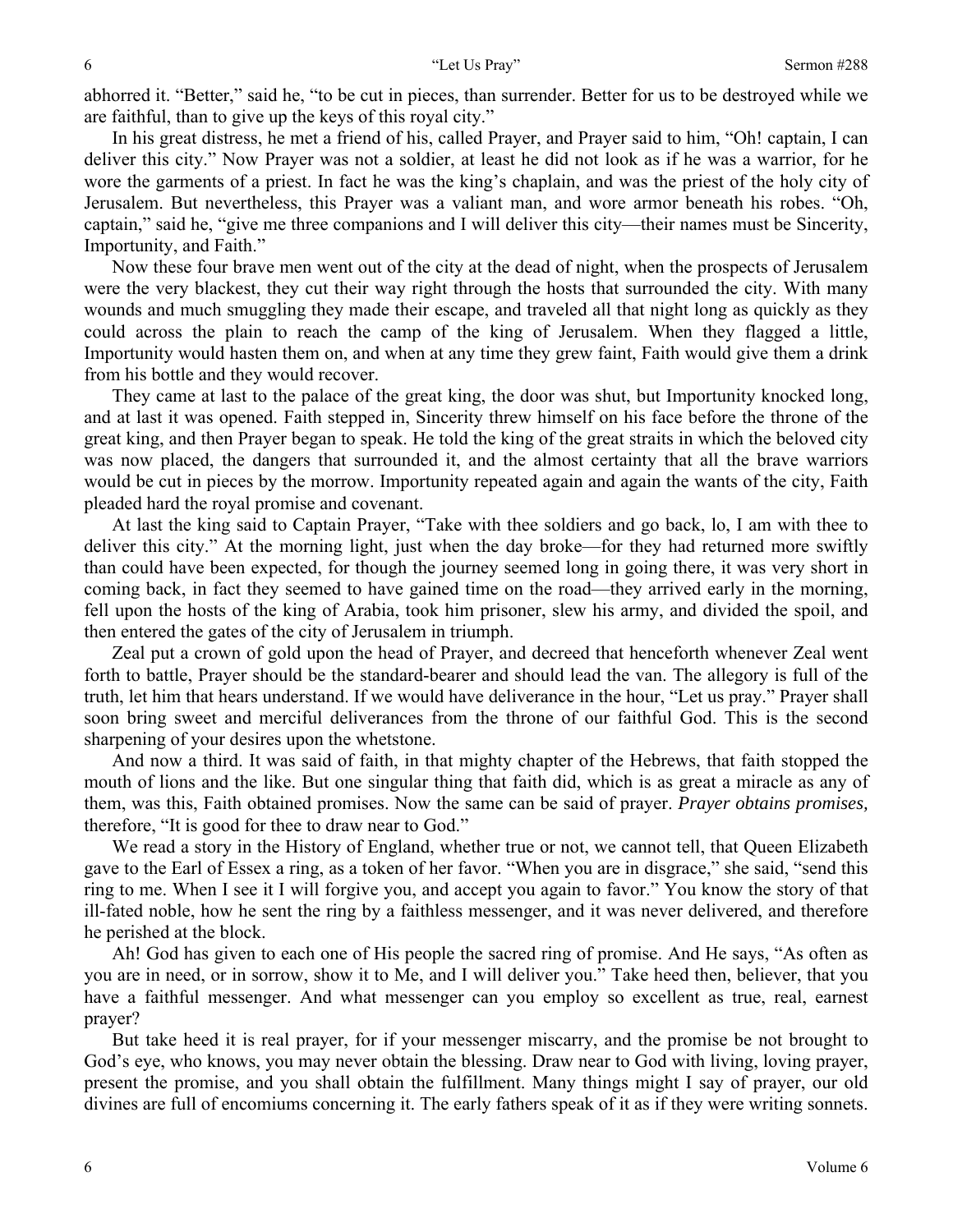Chrysostom preached of it as if he saw it incarnate in some heavenly form. And the choicest metaphors were gathered together to describe in rapturous phrase the power, nay, the Omnipotence of prayer.

Would to God that we loved prayer as our fathers did of old. It is said of James the less, that he was so much in prayer that his knees had become hard like those of a camel. It was doubtless but a legend, but legends often are based on truths. And certain it is that Hugh Latimer, that blessed saint and martyr of our God, was accustomed to pray so earnestly in his old age when he was in his cell, that he would often pray until he had no strength left to rise, and the prison attendants had need to lift him from his knees.

Where are the men like these? Oh, angel of the covenant, where can you find them? When the Son of Man comes shall He find prayer on the earth? Ours are not worthy of the name of supplication. Oh that we had learned that sacred art, that we could draw near to God and plead His promise. Watts has put several things together in one verse.

| Prayer clears the sky-         |                                             |
|--------------------------------|---------------------------------------------|
|                                | "Prayer makes the darkened cloud withdraw." |
| Prayer is a heaven climber—    |                                             |
|                                | "Prayer climbs the ladder Jacob saw."       |
| Prayer makes even Satan quake— |                                             |
|                                | "For Satan trembles when he sees,           |
|                                | The weakest saint upon his knees."          |

I have thus given you three reasons why we should be diligent in prayer. Let me add yet another, for we must not leave this part of the whetstone until we have thoroughly entered into the reasons why "it is good for us to draw near unto God."

Let me remark, that *prayer has a mighty power to sustain the soul in every season of its distress and sorrow.* Whenever the soul becomes weak, use the heavenly strengthening plaster of prayer. It was in prayer the angel appeared unto the Lord and strengthened Him. That angel has appeared to many of us, and we have not forgotten the strength we received when on our knees.

You remember in the ancient mythology the story of him who as often as he was thrown down recovered strength because he touched his mother earth. It is so with the believer. As often as he is thrown down upon his knees he recovers himself, for he touches the great source of his strength—the mercy seat. If you have a burden on your back, remember prayer, for you shall carry it well if you can pray.

Once on a time Christian had upon his back a terrible burden that crushed him to the earth, so that he could not carry it, he crept along on his hands and knees. There appeared to him a fair and comely damsel, holding in her hand a wand, and she touched the burden. It was there, it was not removed, but strange to say the burden became weightless. It was there in all its outward shape and features, but without weight. That which had crushed him to the earth, had become now so light that he could leap and carry it.

Beloved, do you understand this? Have you gone to God with mountains of troubles on your shoulders, unable to carry them, and have you seen them, not removed, but still remaining in the same shape, but of a different weight? They became blessings instead of curses, what you thought was an iron cross suddenly turned out to be a wooden one, and you carried it with joy, following your Master.

I will give but one other reason, lest I should weary you and that certainly is not my desire, but to quicken you rather than to weary you. Beloved, there is one reason why we should pray, those of us who are engaged in the Lord's work in any way, because *it is prayer that will ensure success*.

Two laborers in God's harvest met each other once upon a time, and they sat down to compare notes. One was a man of sorrowful spirit, and the other joyous, for God had given him the desire of his heart.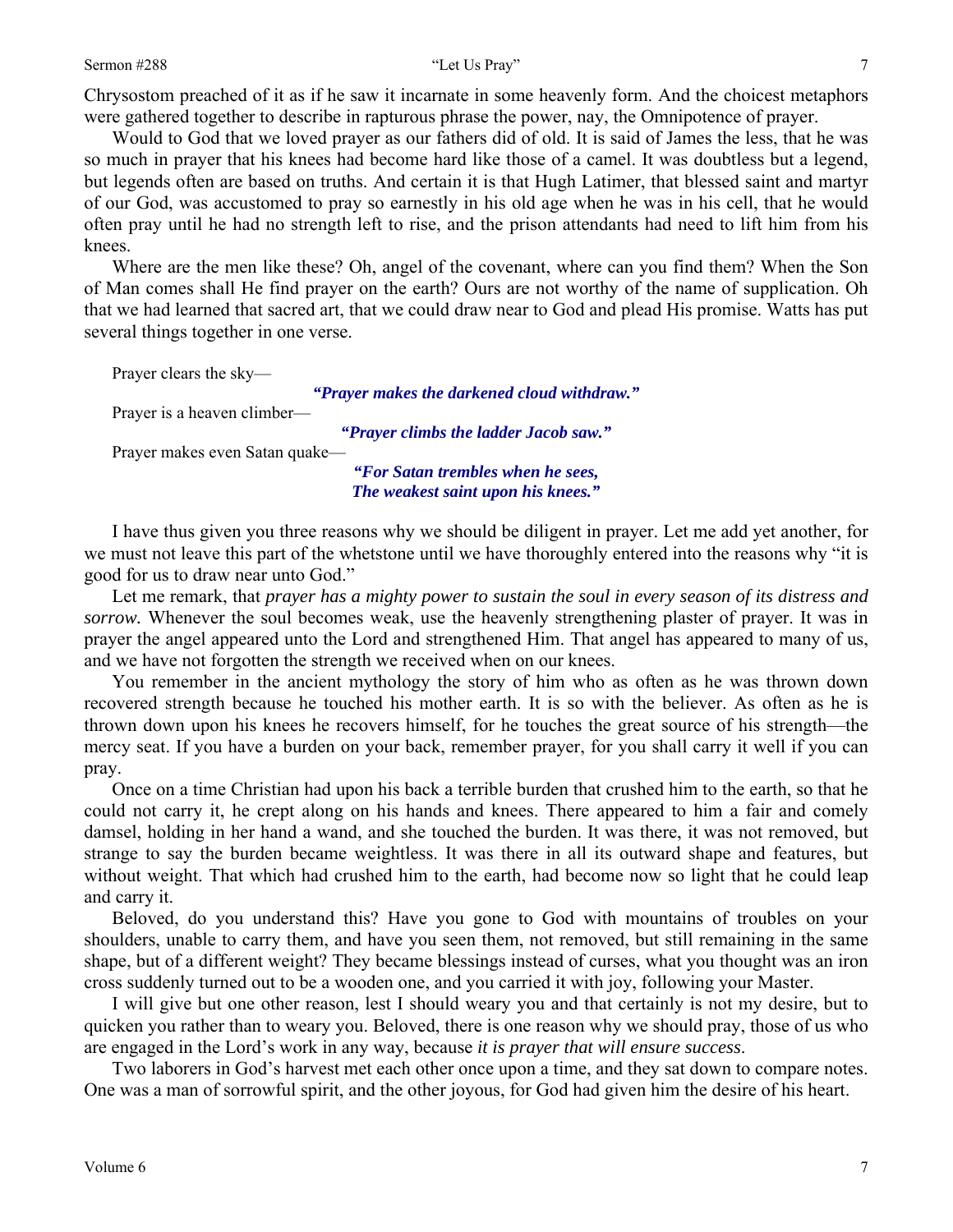The sad brother said, "Friend, I cannot understand how it is that everything you do is sure to prosper. You scatter seed with both your hands very diligently, and it springs up, and so rapidly too, that the reaper treads upon the heels of the sower, and the sower himself again upon the heels of the next reaper.

"I have sown," said he, "as you have done, and I think I can say I have been just as diligent, I think too the soil has been the same, for we have labored side by side in the same town. I hope the seed has been of the same quality, for I have found mine where you get yours—the common granary. But alas, my seed, friend, mine never springs up. I sow it. It is as if I sowed upon the waves, I never see a harvest. Here and there a sickly blade of wheat I have discovered with great and diligent search, but I can see but little reward for all my labors."

They talked long together, for the brother who was successful was one of a tender heart, and therefore he sought to comfort this mourning brother. They compared notes, they looked through all the rules of husbandry, and they could not solve the mystery, why one was successful and the other labored in vain.

At last one said to the other, "I must retire." "Wherefore?" said the other, "Why this is the time," said he, "when I must go and steep my seed." "Steep your seed?" said the other. "Yes, my brother, I always steep my seed before I sow it. I steep it till it begins to swell and germinate, and I can almost see a green blade springing from it, and then you know it speedily grows after it is sown." "Ah," said the other, "but I understand not what you mean. How do you steep your seed, and in what mysterious mixture?"

"Brother," said he, "it is a composition made of one part of the tears of agony for the souls of men, and the other part of the tears of a holy agony which wrestles with God in prayer—this mixture if you drop your seed in it, has a transcendent efficacy to make every grain full of life, so that it is not lost."

The other rose and went on his way, and forgot not what he had learned, but he began to steep his seed too, he spent less time in his study, more time in his closet, he was less abroad, more at home, less with man, and more with God. And he went abroad and scattered his seed, and he too saw a harvest and the Lord was glorified in them twain.

Brethren, I feel with regard to myself, and therefore, when I speak of others I speak not uncharitably, that the reason of the nonsuccess of the ministry in these years (for compared with the days of Pentecost, I cannot call our success a success), lies in our want of prayer. If I were addressing students in the college, I think I should venture to say to them, set prayer first in your labors, let your subject be well prepared, think well of your discourse, but best of all, pray it over, study on your knees.

And now in speaking to this assembly, containing Sunday school teachers, and others who in their way are laboring for Christ, let me beseech you, whatever you do, go not about your work except you have first entreated that the dew of heaven may drop on the seed you sow. Steep your seed and it shall spring up.

We are demanding in our days, more laborers—it is a right prayer, we are seeking that the seed should be of the best sort, it is a right demand, but let us not forget another which is even more necessary than this, let us ask, let us plead with God, that the seed be steeped, that men may preach agonizing for souls.

I like to preach with a burden on my heart—the burden of other men's sins, the burden of other men's hard-heartedness, the burden of their unbelief, the burden of their desperate estate, which must ere long end in perdition. There is no preaching, I am persuaded, like that, for then we preach as though—

> *"We ne'er might preach again, As dying men to dying men."*

And oh, may each of you labor after the latter fashion in your own sphere, ever taking care to commit your work to God.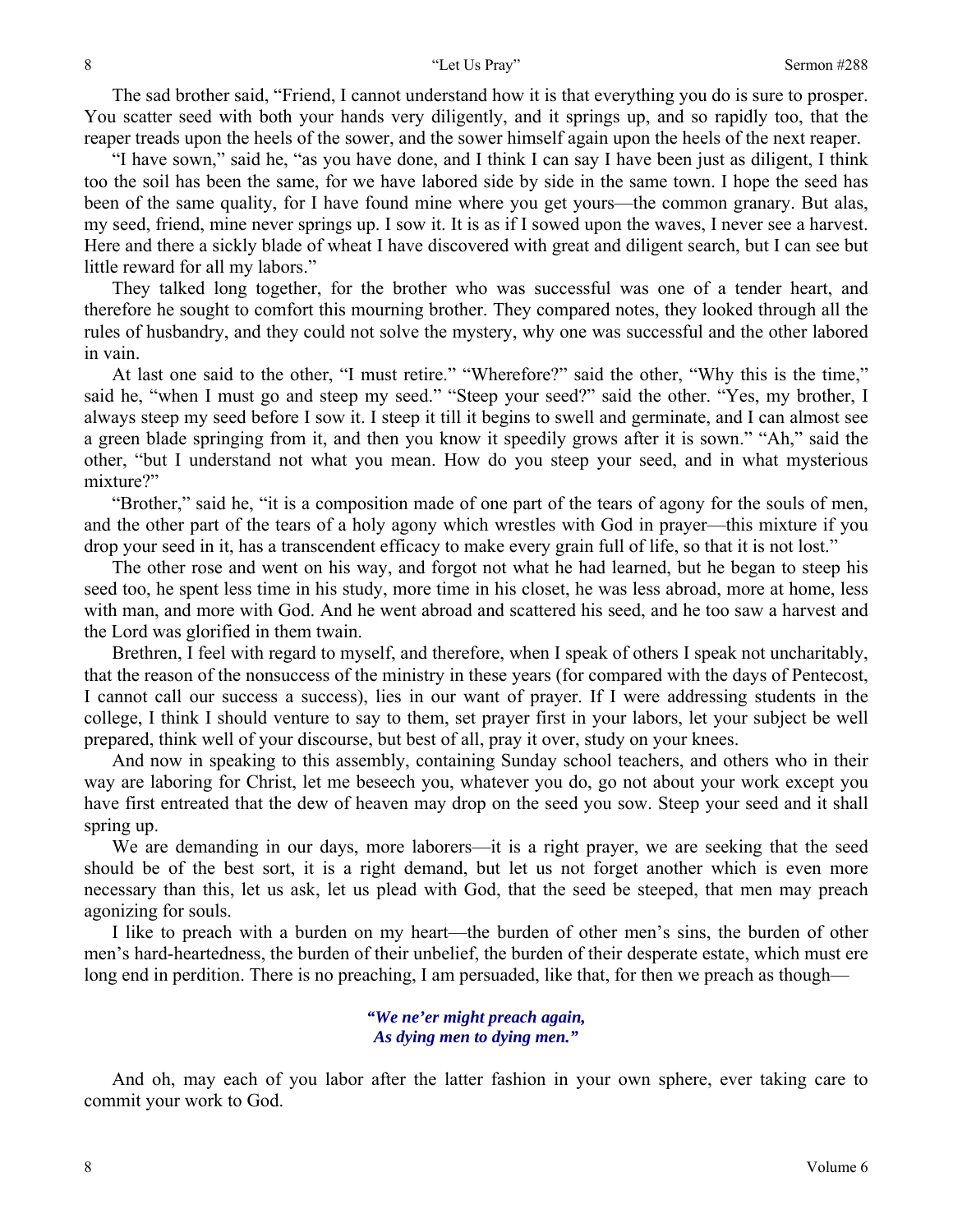### Sermon #288 "Let Us Pray"

It happened not long ago, that in a school which is sustained by the Corporation of the City of London, in the north of Ireland, one of the bigger boys had been converted to God, and one day, in the midst of school, a younger youth was greatly oppressed by a sense of sin, and so overwhelmed did he become that the master plainly perceived that he could not work, and therefore he said to him, "You had better go home and plead with God in prayer private." He said, however, to the bigger boy, who was all rejoicing in hope, "Go with him, take him home and pray with him."

They started together, on the road they saw an empty house, the two boys went in and there began to pray. The plaintive cry of the young one, after a little time, changed into a note of joy, when suddenly springing up, he said, "I have found rest in Jesus, I have never felt as I do now, my sins, which are many, are all forgiven."

The proposal was to go home, but the younger lad forbade this. No, he must go and tell the master of the school that he had found Christ. So hurrying back, he rushed in and said, "Oh! I have found the Lord Jesus Christ." All the boys in the school, who had seen him sitting sad and dull upon the form, remarked the joy that flashed from his eye when he cried, "I have Christ." The effect was electric.

The boys suddenly and mysteriously disappeared, the master knew not where they were gone, but looking over into the playground, he saw by the wall were a number of boys, one by one, in prayer asking for mercy.

He said to the elder youth, "Cannot you go and tell these boys the way of salvation—tell them what they must do to be saved?" He did so, and the silent prayer was suddenly changed into a loud piercing shriek, the boys in the school understood it, and impelled by the Great Spirit, they all fell on their knees and began to cry aloud for mercy through the blood of Christ.

But this was not all. There was a girls' schoolroom in the same building over head. The ear had been well tutored to understand what that cry meant, and soon interpreted it, and the girls too, affected by the same Spirit, fell down and began to cry aloud for the forgiveness of their sins. Here was an interruption of the school! Was ever such a thing known before in a schoolroom? Classes are all put aside, books forgotten, everything cast to the winds, while poor sinners are kneeling at the foot of the cross seeking for pardon.

The cry was heard throughout the various offices attached to this large school, and it was also heard across the street, and passersby were attracted—men of God, ministers and clergymen of the neighborhood were brought in—the whole day was spent in prayer, and they continued until almost midnight, but they separated with songs of joy, for that vast mass of girls and boys, men and women, who had crowded the two schoolrooms, had all found the Savior.

Our good brother, Dr. Arthur, says that he met with a youth while traveling in Ireland, and he said to him, "Do you love the Savior?" And he said, "I trust I do." "How did you come to love Him?" "Oh," said he, "I was converted in the big schoolroom that night. My mother heard that there was a revival going on there, and she sent me to fetch my little brother away, she did not want him, she said, to get convinced. And I went to fetch my brother and he was on his knees crying, 'Lord, have mercy upon me, a sinner.' I stopped and I prayed too, and the Lord saved us both."

Now to what are we to attribute this? I know many of the brethren there—the Presbyterians and others—and I do not think there is any difference or any superiority in their ministry over anything we can see or hear in London, and I think they themselves would subscribe to the truth of what I assert.

The difference is this, there has been prayer there, living, hearty prayer has been offered continually, perhaps by some who did not live in Ireland. God alone knows where that revival really began. Some woman on her bed may have been exercised in her soul for that district, and may have been wrestling with God in prayer, and then the blessing descended.

And if God shall help you and help me to lay near to heart the neighborhood in which we live, the family over which we preside, the congregation we have to address, the class we have to teach, the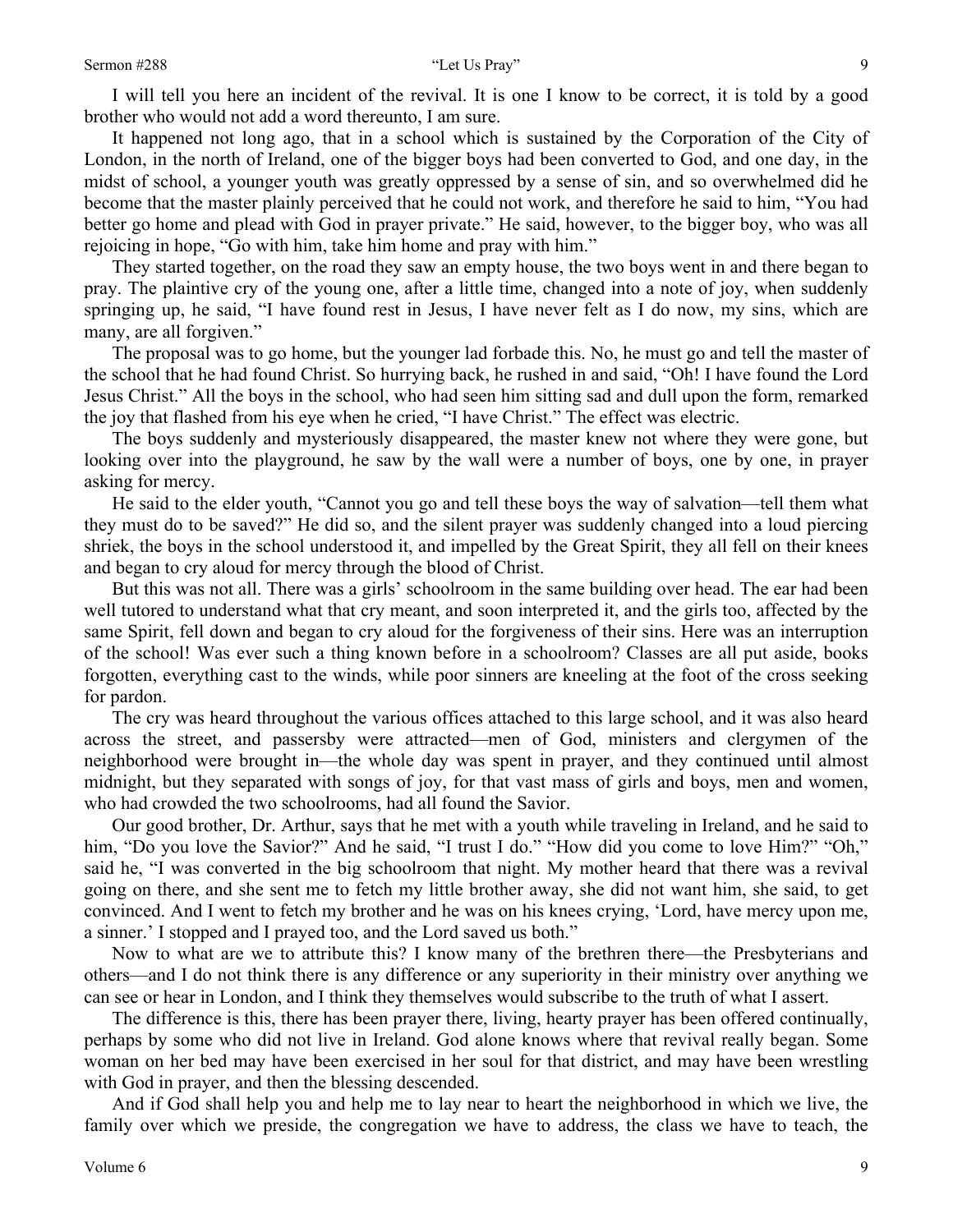laborers we employ, or any of these, surely then by mighty prayer we shall bring down a great blessing from high, for prayer is never lost, preaching *may* be, but prayer *never* is.

Praying breath can ne'er be spent in vain. The Lord send to all the churches of Great Britain, first of all, the power of prayer, and then shall there come conversions of multitudes of souls through the outpoured energy of the Holy One of Israel!

**III.** I shall have little time to close up the third point, further than to remark that while I have been preaching I do hope there have been some here who have heard for themselves. Ah, my hearers, religion is more solemn work than some men think of.

I am often shocked with the brutality of what are called the lower classes of society, and with their coarse blasphemies, but there is one thing—and I speak honestly to you now, as fearing no man—there is one thing that is to me more shocking still, and that is the frivolous way in which the mass of our higher classes spend all their time.

What are your morning calls but pretenses for wasting your time? What are your amusements but an attempt to kill the time that hangs laboriously on your hands? And what are many of your employments but an industrious idleness, spinning and knitting away of precious hours which God knows will be few enough when you come to look back upon them from a dying bed.

Oh! if you did but know what you are made for and your high destiny, you would not waste your time in the paltry things that occupy your hands and your souls. God Almighty forgive those wasted hours which if you are Christians ought to be employed for the good of others. God forgive those moments of frivolity which ought to have been occupied in prayer.

If such a congregation as this could but be solemnly alive to the interests of this land and the poverty of it, to its miseries, to its wickedness, if but such a host as I have here could solemnly feel this matter, how much good would certainly come to us! This would be the best missionary society, so many hearts of tenderness and affection, all beating high with an anxious desire to see sinners brought to Christ.

Ah! we cannot approve of the doctrines of the Roman Church, but still sometimes we have to be abashed at their zeal. Would God that we had sisters of mercy who were merciful indeed, not dressed in some fanciful garb, but going from house to house to comfort the sick and help the needy! Would that you all were brothers of the heart of Jesus, and all of you sisters of Him, whose mother's heart was pierced with agony when He died that we might be saved. Oh, my dear hearers, this I speak with an earnest anxiety that the words may be prophetic of a better age.

But now, there are some of you here perhaps, who never prayed in your lives, toying like glittering insects, wasting your little day. You know not that death is near you, and oh, if you have never sought and have never found the Savior, however bright those eyes, if they have never seen the wounds of Christ, if they have never looked to Christ, they shall not simply be sealed in death, but they must behold sights of fearful woe eternally.

Oh may God grant you grace to pray, may He lead you home to your houses, to fall on your knees, and for the first time to cry, "Lord have mercy upon me!" Remember you have sins to confess, and if you think you have not, you are in a sad state of heart, it proves that you are dead in trespasses and sins—*dead* in them. Go home and ask the Lord to give you a new heart and a right spirit, and may He who dictates the prayer graciously hear, and may you, and I, and all of us, when this life has passed away and time is exchanged for eternity, stand before the throne of God at last.

I have to preach continually to a congregation in which I know there are many drunkards, swearers, and the like—with these men I know how to deal, and God has given me success, but I sometimes tremble for you amiable, excellent, upright daughters, who make glad your father's house, and wives who train up your children well. Remember, if you have not the root of the matter in you—"Except a man be born again, he cannot see the kingdom of God."

And as we must be honest with the poor, so must we be with the rich, and as we must lay the axe to the root of the tree with the drunkard and the swearer, so must we with you. You are as much lost as

10